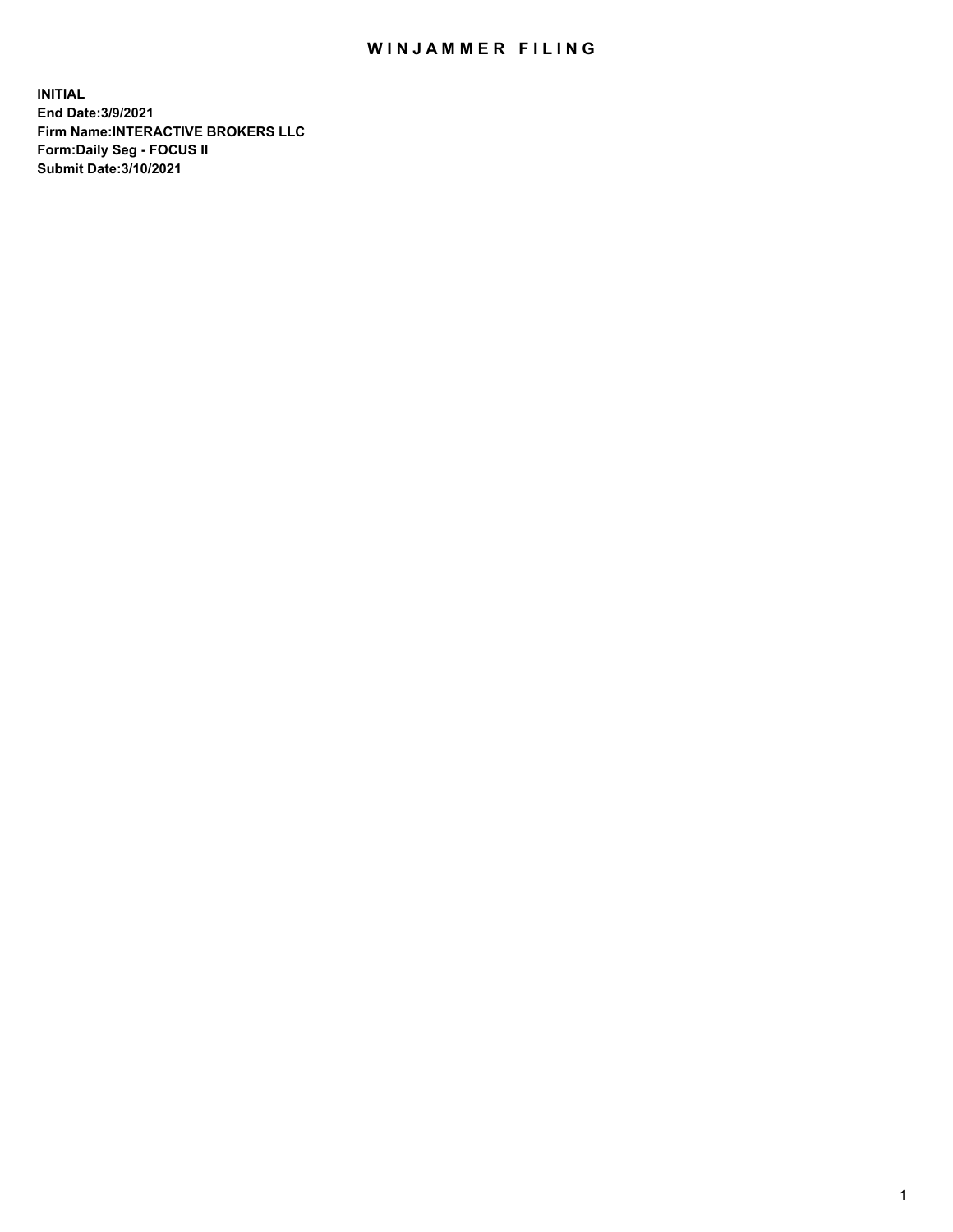**INITIAL End Date:3/9/2021 Firm Name:INTERACTIVE BROKERS LLC Form:Daily Seg - FOCUS II Submit Date:3/10/2021 Daily Segregation - Cover Page**

| Name of Company                                                                                                                                                                                                                                                                                                                | <b>INTERACTIVE BROKERS LLC</b>                                                                           |
|--------------------------------------------------------------------------------------------------------------------------------------------------------------------------------------------------------------------------------------------------------------------------------------------------------------------------------|----------------------------------------------------------------------------------------------------------|
| <b>Contact Name</b>                                                                                                                                                                                                                                                                                                            | James Menicucci                                                                                          |
| <b>Contact Phone Number</b>                                                                                                                                                                                                                                                                                                    | 203-618-8085                                                                                             |
| <b>Contact Email Address</b>                                                                                                                                                                                                                                                                                                   | jmenicucci@interactivebrokers.c<br>om                                                                    |
| FCM's Customer Segregated Funds Residual Interest Target (choose one):<br>a. Minimum dollar amount: ; or<br>b. Minimum percentage of customer segregated funds required:%; or<br>c. Dollar amount range between: and; or<br>d. Percentage range of customer segregated funds required between:% and%.                          | <u>0</u><br>$\overline{\mathbf{0}}$<br>155,000,000 245,000,000<br>0 <sub>0</sub>                         |
| FCM's Customer Secured Amount Funds Residual Interest Target (choose one):<br>a. Minimum dollar amount: ; or<br>b. Minimum percentage of customer secured funds required:%; or<br>c. Dollar amount range between: and; or<br>d. Percentage range of customer secured funds required between:% and%.                            | <u>0</u><br>$\overline{\mathbf{0}}$<br>80,000,000 120,000,000<br><u>00</u>                               |
| FCM's Cleared Swaps Customer Collateral Residual Interest Target (choose one):<br>a. Minimum dollar amount: ; or<br>b. Minimum percentage of cleared swaps customer collateral required:% ; or<br>c. Dollar amount range between: and; or<br>d. Percentage range of cleared swaps customer collateral required between:% and%. | $\overline{\mathbf{0}}$<br>$\underline{\mathbf{0}}$<br>$\underline{0}$ $\underline{0}$<br>0 <sub>0</sub> |

Attach supporting documents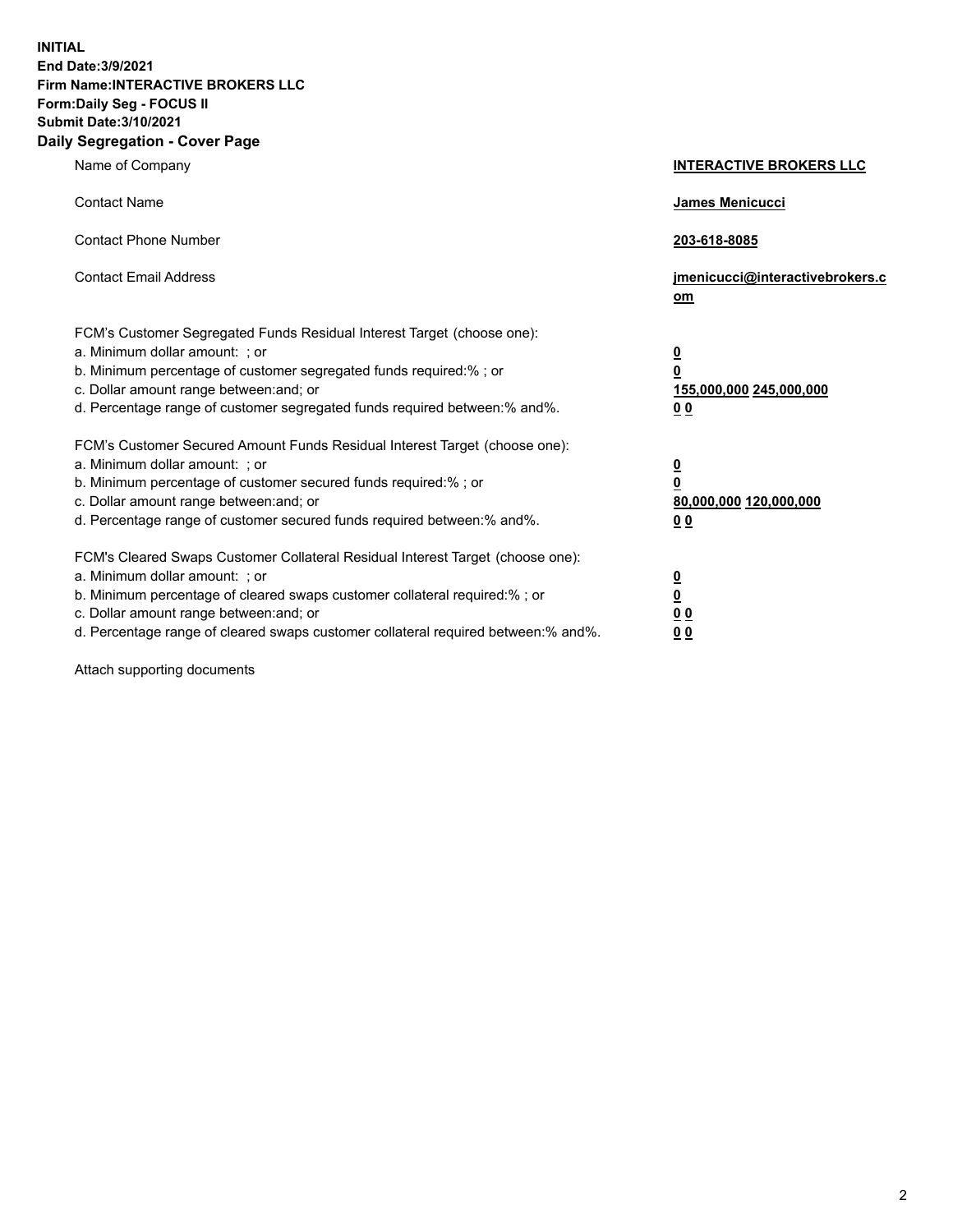## **INITIAL End Date:3/9/2021 Firm Name:INTERACTIVE BROKERS LLC Form:Daily Seg - FOCUS II Submit Date:3/10/2021 Daily Segregation - Secured Amounts**

|     | Daily Segregation - Secured Amounts                                                                  |                                         |
|-----|------------------------------------------------------------------------------------------------------|-----------------------------------------|
|     | Foreign Futures and Foreign Options Secured Amounts                                                  |                                         |
|     | Amount required to be set aside pursuant to law, rule or regulation of a foreign                     | $0$ [7305]                              |
|     | government or a rule of a self-regulatory organization authorized thereunder                         |                                         |
| 1.  | Net ledger balance - Foreign Futures and Foreign Option Trading - All Customers                      |                                         |
|     | A. Cash                                                                                              | 490,801,768 [7315]                      |
|     | B. Securities (at market)                                                                            | $0$ [7317]                              |
| 2.  | Net unrealized profit (loss) in open futures contracts traded on a foreign board of trade            | 90,240 [7325]                           |
| 3.  | Exchange traded options                                                                              |                                         |
|     | a. Market value of open option contracts purchased on a foreign board of trade                       | 147,168 [7335]                          |
|     | b. Market value of open contracts granted (sold) on a foreign board of trade                         | $-6,355$ [7337]                         |
| 4.  | Net equity (deficit) (add lines 1. 2. and 3.)                                                        | 491,032,821 [7345]                      |
| 5.  | Account liquidating to a deficit and account with a debit balances - gross amount                    | 5,939 [7351]                            |
|     | Less: amount offset by customer owned securities                                                     | 0 [7352] 5,939 [7354]                   |
| 6.  | Amount required to be set aside as the secured amount - Net Liquidating Equity                       | 491,038,760 [7355]                      |
|     | Method (add lines 4 and 5)                                                                           |                                         |
| 7.  | Greater of amount required to be set aside pursuant to foreign jurisdiction (above) or line          | 491,038,760 [7360]                      |
|     | 6.                                                                                                   |                                         |
|     | FUNDS DEPOSITED IN SEPARATE REGULATION 30.7 ACCOUNTS                                                 |                                         |
| 1.  | Cash in banks                                                                                        |                                         |
|     | A. Banks located in the United States                                                                | 89,657,873 [7500]                       |
|     | B. Other banks qualified under Regulation 30.7                                                       | 0 [7520] 89,657,873 [7530]              |
| 2.  | <b>Securities</b>                                                                                    |                                         |
|     | A. In safekeeping with banks located in the United States                                            | 324,960,750 [7540]                      |
|     | B. In safekeeping with other banks qualified under Regulation 30.7                                   | 0 [7560] 324,960,750 [7570]             |
| 3.  | Equities with registered futures commission merchants                                                |                                         |
|     | A. Cash                                                                                              | $0$ [7580]                              |
|     | <b>B.</b> Securities                                                                                 | $0$ [7590]                              |
|     | C. Unrealized gain (loss) on open futures contracts                                                  | $0$ [7600]                              |
|     | D. Value of long option contracts                                                                    | $0$ [7610]                              |
|     | E. Value of short option contracts                                                                   | 0 [7615] 0 [7620]                       |
| 4.  | Amounts held by clearing organizations of foreign boards of trade                                    |                                         |
|     | A. Cash                                                                                              | $0$ [7640]                              |
|     | <b>B.</b> Securities                                                                                 | $0$ [7650]                              |
|     | C. Amount due to (from) clearing organization - daily variation<br>D. Value of long option contracts | $0$ [7660]                              |
|     | E. Value of short option contracts                                                                   | $0$ [7670]                              |
| 5.  |                                                                                                      | 0 [7675] 0 [7680]                       |
|     | Amounts held by members of foreign boards of trade<br>A. Cash                                        | 209,998,390 [7700]                      |
|     | <b>B.</b> Securities                                                                                 | $0$ [7710]                              |
|     | C. Unrealized gain (loss) on open futures contracts                                                  | -9,074,702 <sup>[7720]</sup>            |
|     | D. Value of long option contracts                                                                    | 147,168 [7730]                          |
|     | E. Value of short option contracts                                                                   | <u>-6,355</u> [7735] 201,064,501 [7740] |
| 6.  | Amounts with other depositories designated by a foreign board of trade                               | $0$ [7760]                              |
| 7.  | Segregated funds on hand                                                                             | $0$ [7765]                              |
| 8.  | Total funds in separate section 30.7 accounts                                                        | 615,683,124 [7770]                      |
| 9.  | Excess (deficiency) Set Aside for Secured Amount (subtract line 7 Secured Statement                  | 124,644,364 [7380]                      |
|     | Page 1 from Line 8)                                                                                  |                                         |
| 10. | Management Target Amount for Excess funds in separate section 30.7 accounts                          | 80,000,000 [7780]                       |
| 11. | Excess (deficiency) funds in separate 30.7 accounts over (under) Management Target                   | 44,644,364 [7785]                       |
|     |                                                                                                      |                                         |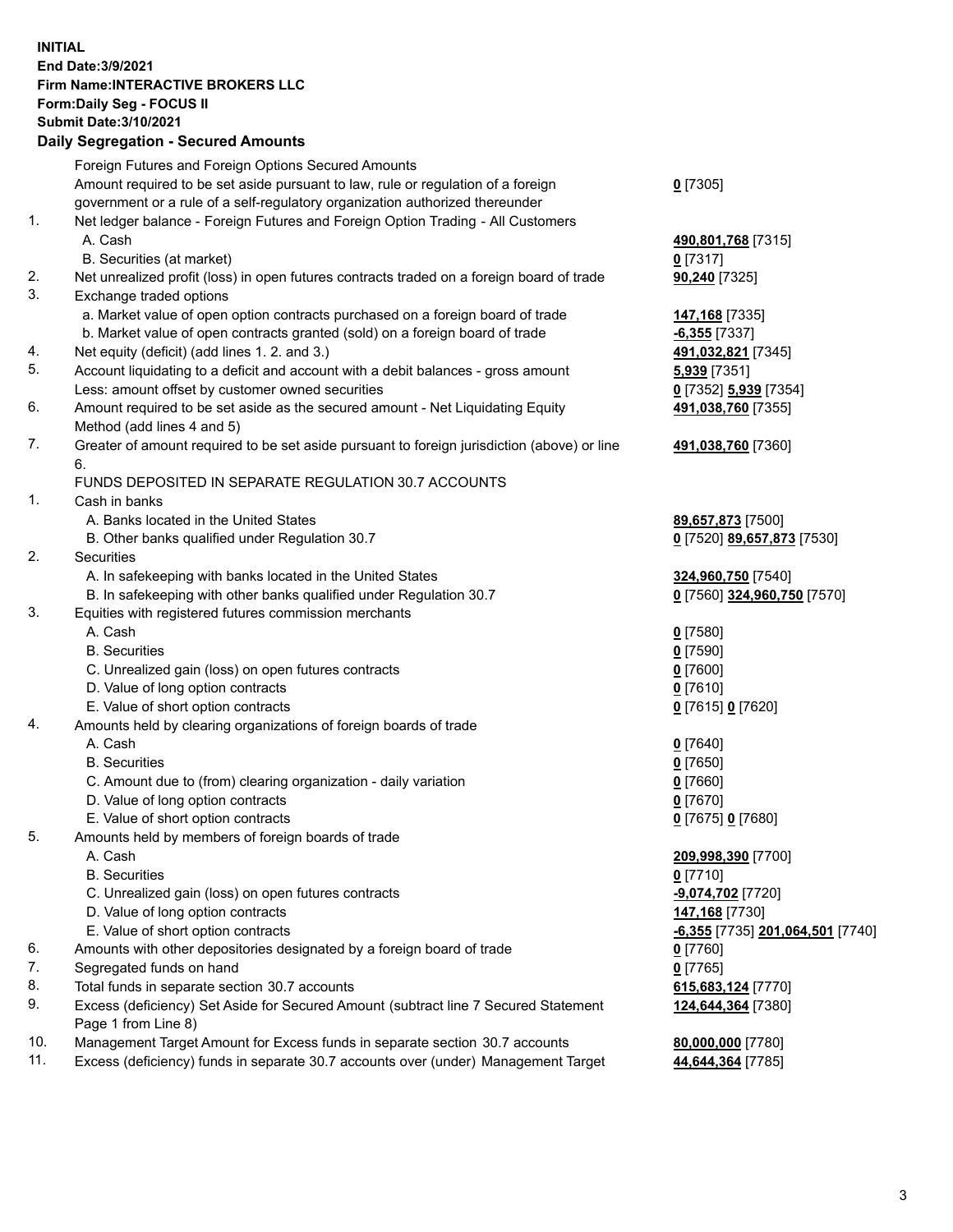**INITIAL End Date:3/9/2021 Firm Name:INTERACTIVE BROKERS LLC Form:Daily Seg - FOCUS II Submit Date:3/10/2021 Daily Segregation - Segregation Statement** SEGREGATION REQUIREMENTS(Section 4d(2) of the CEAct) 1. Net ledger balance A. Cash **6,313,974,179** [7010] B. Securities (at market) **0** [7020] 2. Net unrealized profit (loss) in open futures contracts traded on a contract market **206,549,572** [7030] 3. Exchange traded options A. Add market value of open option contracts purchased on a contract market **320,219,343** [7032] B. Deduct market value of open option contracts granted (sold) on a contract market **-269,051,934** [7033] 4. Net equity (deficit) (add lines 1, 2 and 3) **6,571,691,160** [7040] 5. Accounts liquidating to a deficit and accounts with debit balances - gross amount **3,113,208** [7045] Less: amount offset by customer securities **0** [7047] **3,113,208** [7050] 6. Amount required to be segregated (add lines 4 and 5) **6,574,804,368** [7060] FUNDS IN SEGREGATED ACCOUNTS 7. Deposited in segregated funds bank accounts A. Cash **2,397,691,562** [7070] B. Securities representing investments of customers' funds (at market) **1,954,361,955** [7080] C. Securities held for particular customers or option customers in lieu of cash (at market) **0** [7090] 8. Margins on deposit with derivatives clearing organizations of contract markets A. Cash **501,647,572** [7100] B. Securities representing investments of customers' funds (at market) **1,867,541,272** [7110] C. Securities held for particular customers or option customers in lieu of cash (at market) **0** [7120] 9. Net settlement from (to) derivatives clearing organizations of contract markets **29,906,629** [7130] 10. Exchange traded options A. Value of open long option contracts **320,083,095** [7132] B. Value of open short option contracts **-268,947,838** [7133] 11. Net equities with other FCMs A. Net liquidating equity **0** [7140] B. Securities representing investments of customers' funds (at market) **0** [7160] C. Securities held for particular customers or option customers in lieu of cash (at market) **0** [7170] 12. Segregated funds on hand **0** [7150] 13. Total amount in segregation (add lines 7 through 12) **6,802,284,247** [7180] 14. Excess (deficiency) funds in segregation (subtract line 6 from line 13) **227,479,879** [7190] 15. Management Target Amount for Excess funds in segregation **155,000,000** [7194]

16. Excess (deficiency) funds in segregation over (under) Management Target Amount Excess

**72,479,879** [7198]